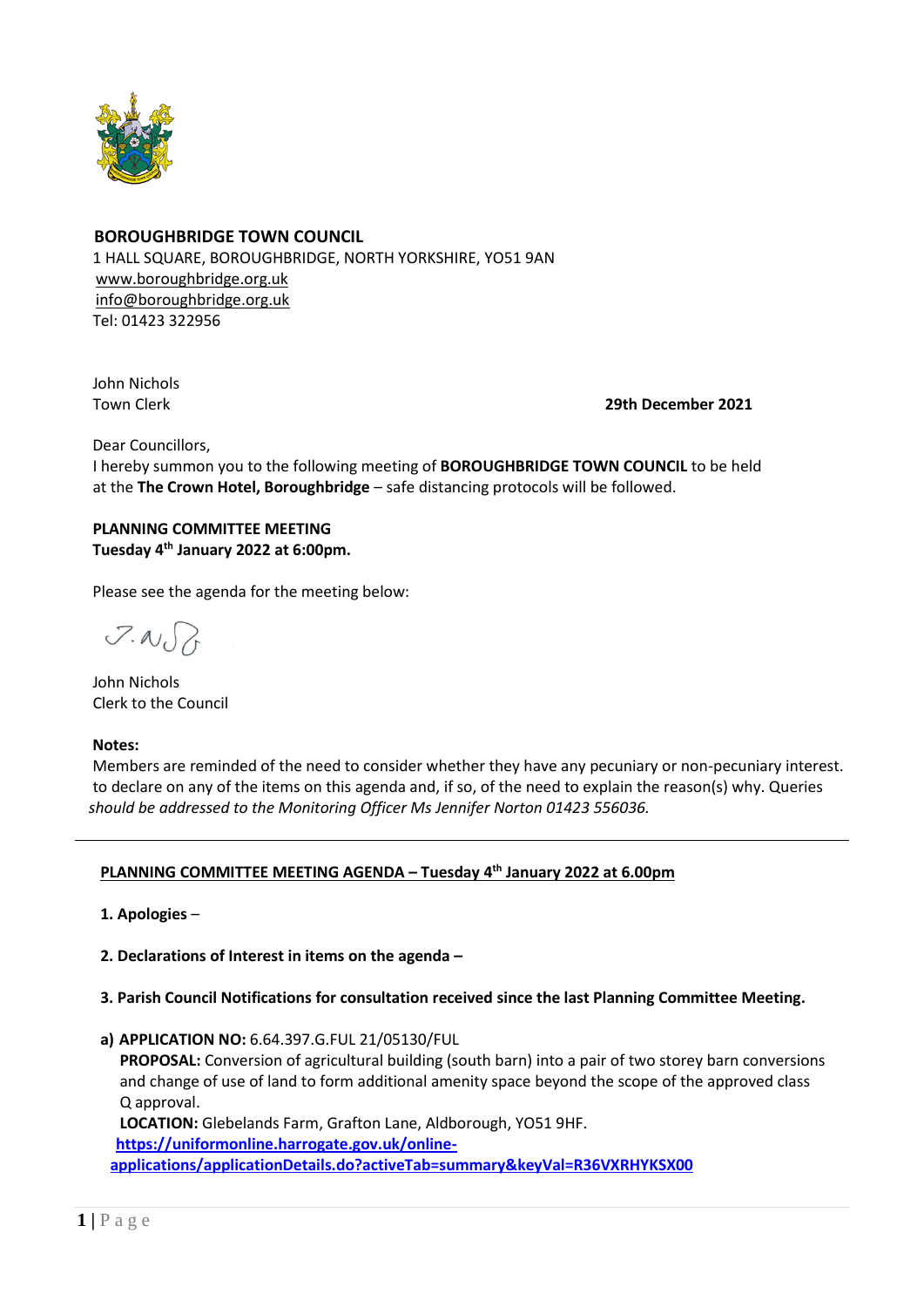## **b) APPLICATION NO:** 6.64.397.F.FUL 21/05131/FUL

 **PROPOSAL:** Conversion of agricultural building (north barn) into a pair of two storey barn conversions and change of use of land to form additional amenity space beyond the scope of the approved class Q approval.

 **LOCATION:** Glebelands Farm, Grafton Lane, Aldborough, YO51 9HF.  **[https://uniformonline.harrogate.gov.uk/online](https://uniformonline.harrogate.gov.uk/online-applications/applicationDetails.do?activeTab=summary&keyVal=R36VY1HYKSZ00)[applications/applicationDetails.do?activeTab=summary&keyVal=R36VY1HYKSZ00](https://uniformonline.harrogate.gov.uk/online-applications/applicationDetails.do?activeTab=summary&keyVal=R36VY1HYKSZ00)**

*Note - Class Q was introduced in 2014 as a form of permitted development designed to help ease the pressure on housing in rural areas. This type of planning permission allows the change of buildings that meet certain criteria from agricultural to residential use.*

### **4. Decision Notifications received over the last month**

 **a) PROPOSAL:** Proposed detached garage, including alterations to dropped kerbs.  **LOCATION:** Ferryden Mill Lane, Boroughbridge, North Yorkshire, YO51 9LH.  **REFUSE PLANNING PERMISSION.**

 **The reasons for the decision are as follows:**

*The proposed development would cause significant harm to the amenity of the neighbouring property through overshadowing and overbearing. The proposal is therefore contrary to the requirements of local plan policy HP4.*

 **b) PROPOSAL:** Crown lift to 4m above ground level, lateral reduction of house-side branches to 1-2m with no wound over 50mm in diameter, aesthetic improvements with all pruning done to BS:3998:2010 and removal of deadwood from 3 no. Lime trees within Tree Preservation Order 49/1994. **LOCATION:** 3 Mallard Walk, Boroughbridge, YO51 9LQ.  **GRANT CONSENT SUBJECT TO CONDITIONS.** 

**5. Planning Breaches/Enforcements received over the last month**

 **None**

#### **6. Notifications of Appeal received over the last month**

 **a) APPEAL BY:** Barratt and David Wilson Homes.

 **SITE AT:** Land Comprising Field At 439839 464979 Boroughbridge, North Yorkshire.  **PROPOSAL:** Reserved matters application under outline permission 17/04319/OUTMAJ for the erection of 260 dwelling houses (phase 1) with access, appearance, landscaping, layout and scale for consideration (amended scheme). Outline application was not subject to an EIA.  **COUNCIL REF: 21/00104/NREFPP**

 **APPEAL REF:** APP/E2734/W/21/3288433

 **START DATE:** 15th December 2021

 *HBC Planning Officer narrative is as follows:*

 *I refer to the above details. An appeal has been made to the Secretary of State against Harrogate Borough Council's refusal of planning permission.*

 *The appeal will be determined on the basis of a hearing. The procedure to be followed is set out in the Town and Country Planning (Hearings Procedure) (England) Rules 2000, as amended.*

 *We have forwarded all the representations made to us on the application to the Planning Inspectorate and the appellant. These will be considered by the Inspector when determining the appeal.*